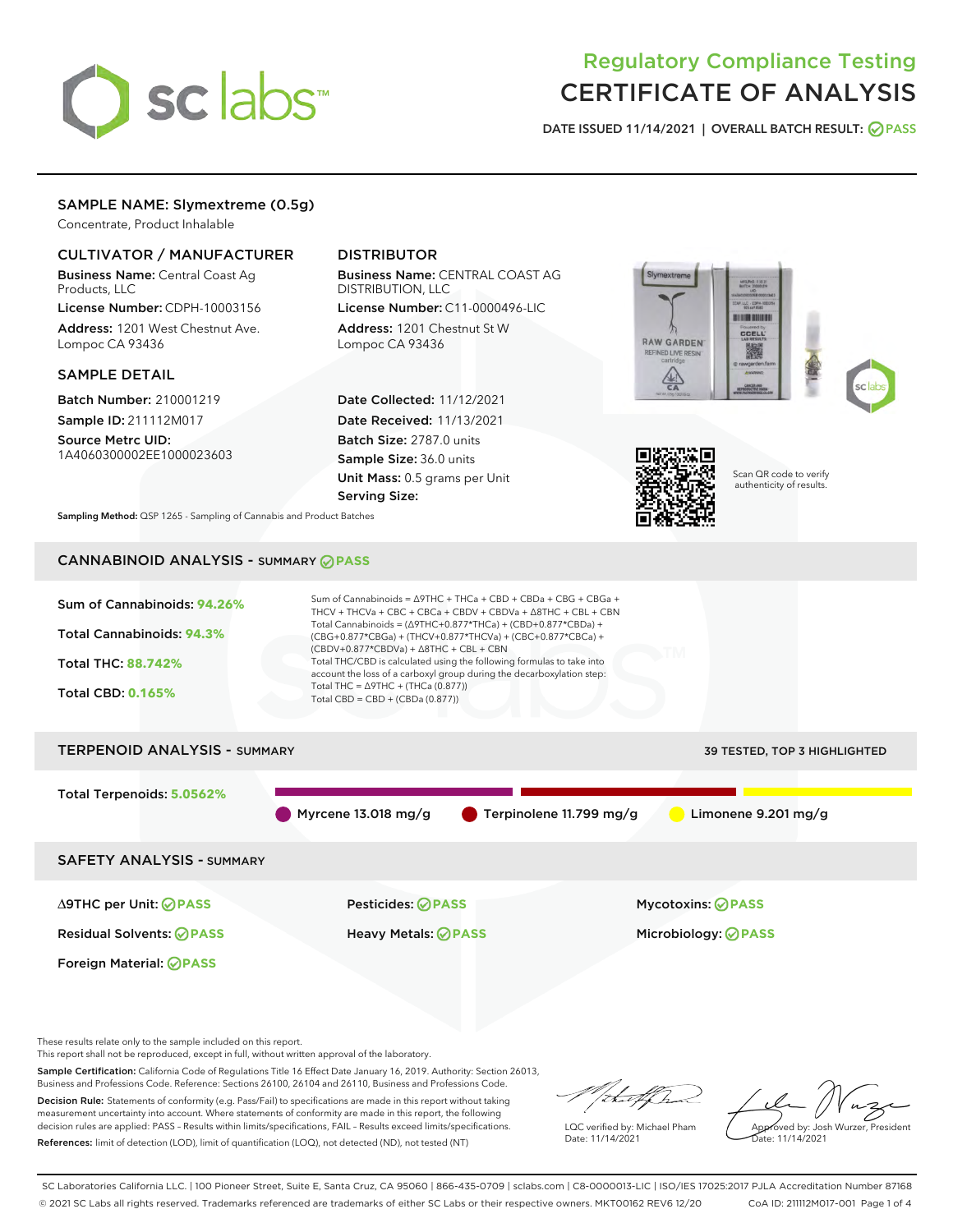

Terpene analysis utilizing gas chromatography-flame ionization detection (GC-



SLYMEXTREME (0.5G) | DATE ISSUED 11/14/2021 | OVERALL BATCH RESULT:  $\bigcirc$  PASS

TERPENOID TEST RESULTS - 11/14/2021

FID). **Method:** QSP 1192 - Analysis of Terpenoids by GC-FID

### CANNABINOID TEST RESULTS - 11/13/2021 2 PASS

Tested by high-performance liquid chromatography with diode-array detection (HPLC-DAD). **Method:** QSP 1157 - Analysis of Cannabinoids by HPLC-DAD

#### TOTAL CANNABINOIDS: **94.3%**

Total Cannabinoids (Total THC) + (Total CBD) + (Total CBG) + (Total THCV) + (Total CBC) + (Total CBDV) + ∆8THC + CBL + CBN

TOTAL THC: **88.742%** Total THC (∆9THC+0.877\*THCa)

TOTAL CBD: **0.165%**

Total CBD (CBD+0.877\*CBDa)

TOTAL CBG: 2.418% Total CBG (CBG+0.877\*CBGa)

TOTAL THCV: 2.3% Total THCV (THCV+0.877\*THCVa)

TOTAL CBC: 0.09% Total CBC (CBC+0.877\*CBCa)

TOTAL CBDV: ND Total CBDV (CBDV+0.877\*CBDVa)

| <b>COMPOUND</b>            | LOD/LOQ<br>(mg/g) | <b>MEASUREMENT</b><br><b>UNCERTAINTY</b><br>(mg/g) | <b>RESULT</b><br>(mg/g) | <b>RESULT</b><br>(%) |
|----------------------------|-------------------|----------------------------------------------------|-------------------------|----------------------|
| <b>A9THC</b>               | 0.06/0.26         | ±30.527                                            | 887.42                  | 88.742               |
| <b>CBG</b>                 | 0.06/0.19         | ±0.953                                             | 24.18                   | 2.418                |
| <b>THCV</b>                | 0.1/0.2           | ±1.15                                              | 23.0                    | 2.30                 |
| <b>CBN</b>                 | 0.1/0.3           | ±0.26                                              | 4.0                     | 0.40                 |
| <b>CBD</b>                 | 0.07/0.29         | ±0.076                                             | 1.65                    | 0.165                |
| $\triangle$ 8THC           | 0.1 / 0.4         | ±0.12                                              | 1.5                     | 0.15                 |
| <b>CBC</b>                 | 0.2 / 0.5         | $\pm 0.03$                                         | 0.9                     | 0.09                 |
| <b>THCa</b>                | 0.05/0.14         | N/A                                                | <b>ND</b>               | <b>ND</b>            |
| <b>THCVa</b>               | 0.07 / 0.20       | N/A                                                | <b>ND</b>               | <b>ND</b>            |
| <b>CBDa</b>                | 0.02/0.19         | N/A                                                | <b>ND</b>               | <b>ND</b>            |
| <b>CBDV</b>                | 0.04 / 0.15       | N/A                                                | <b>ND</b>               | <b>ND</b>            |
| <b>CBDVa</b>               | 0.03/0.53         | N/A                                                | <b>ND</b>               | <b>ND</b>            |
| <b>CBGa</b>                | 0.1/0.2           | N/A                                                | <b>ND</b>               | <b>ND</b>            |
| <b>CBL</b>                 | 0.06 / 0.24       | N/A                                                | <b>ND</b>               | <b>ND</b>            |
| <b>CBCa</b>                | 0.07/0.28         | N/A                                                | <b>ND</b>               | <b>ND</b>            |
| <b>SUM OF CANNABINOIDS</b> |                   |                                                    | 942.6 mg/g              | 94.26%               |

#### **UNIT MASS: 0.5 grams per Unit**

| ∆9THC per Unit                         | 1120 per-package limit | 443.71 mg/unit | <b>PASS</b> |
|----------------------------------------|------------------------|----------------|-------------|
| <b>Total THC per Unit</b>              |                        | 443.71 mg/unit |             |
| <b>CBD</b> per Unit                    |                        | $0.82$ mg/unit |             |
| <b>Total CBD per Unit</b>              |                        | $0.82$ mg/unit |             |
| <b>Sum of Cannabinoids</b><br>per Unit |                        | 471.3 mg/unit  |             |
| <b>Total Cannabinoids</b><br>per Unit  |                        | 471.3 mg/unit  |             |

| <b>COMPOUND</b>         | LOD/LOQ<br>(mg/g) | <b>MEASUREMENT</b><br><b>UNCERTAINTY</b><br>(mg/g) | <b>RESULT</b><br>(mg/g)                         | <b>RESULT</b><br>(%) |
|-------------------------|-------------------|----------------------------------------------------|-------------------------------------------------|----------------------|
| <b>Myrcene</b>          | 0.008 / 0.025     | ±0.1679                                            | 13.018                                          | 1.3018               |
| Terpinolene             | 0.008 / 0.026     | ±0.2419                                            | 11.799                                          | 1.1799               |
| Limonene                | 0.005 / 0.016     | ±0.1316                                            | 9.201                                           | 0.9201               |
| $\beta$ Caryophyllene   | 0.004 / 0.012     | ±0.1330                                            | 3.737                                           | 0.3737               |
| Ocimene                 | 0.011 / 0.038     | ±0.0998                                            | 3.108                                           | 0.3108               |
| <b>B</b> Pinene         | 0.004 / 0.014     | ±0.0239                                            | 2.077                                           | 0.2077               |
| $\alpha$ Pinene         | 0.005 / 0.017     | ±0.0157                                            | 1.829                                           | 0.1829               |
| $\alpha$ Humulene       | 0.009 / 0.029     | ±0.0337                                            | 1.051                                           | 0.1051               |
| Linalool                | 0.009 / 0.032     | ±0.0278                                            | 0.732                                           | 0.0732               |
| <b>Terpineol</b>        | 0.016 / 0.055     | ±0.0350                                            | 0.570                                           | 0.0570               |
| Fenchol                 | 0.010 / 0.034     | ±0.0205                                            | 0.530                                           | 0.0530               |
| trans-β-Farnesene       | 0.008 / 0.025     | ±0.0157                                            | 0.441                                           | 0.0441               |
| $\alpha$ Phellandrene   | 0.006 / 0.020     | ±0.0052                                            | 0.380                                           | 0.0380               |
| $\alpha$ Terpinene      | 0.005 / 0.017     | ±0.0049                                            | 0.329                                           | 0.0329               |
| 3 Carene                | 0.005 / 0.018     | ±0.0046                                            | 0.321                                           | 0.0321               |
| $\gamma$ Terpinene      | 0.006 / 0.018     | ±0.0051                                            | 0.296                                           | 0.0296               |
| $\alpha$ Bisabolol      | 0.008 / 0.026     | ±0.0097                                            | 0.182                                           | 0.0182               |
| Camphene                | 0.005 / 0.015     | ±0.0021                                            | 0.179                                           | 0.0179               |
| Valencene               | 0.009 / 0.030     | ±0.0118                                            | 0.171                                           | 0.0171               |
| Guaiol                  | 0.009 / 0.030     | ±0.0058                                            | 0.122                                           | 0.0122               |
| Borneol                 | 0.005 / 0.016     | ±0.0044                                            | 0.105                                           | 0.0105               |
| Citronellol             | 0.003 / 0.010     | ±0.0037                                            | 0.076                                           | 0.0076               |
| Caryophyllene<br>Oxide  | 0.010 / 0.033     | ±0.0025                                            | 0.054                                           | 0.0054               |
| Nerolidol               | 0.009 / 0.028     | ±0.0032                                            | 0.051                                           | 0.0051               |
| Sabinene                | 0.004 / 0.014     | ±0.0006                                            | 0.048                                           | 0.0048               |
| Fenchone                | 0.009 / 0.028     | ±0.0013                                            | 0.044                                           | 0.0044               |
| Eucalyptol              | 0.006 / 0.018     | ±0.0009                                            | 0.037                                           | 0.0037               |
| Sabinene Hydrate        | 0.006 / 0.022     | ±0.0010                                            | 0.027                                           | 0.0027               |
| p-Cymene                | 0.005 / 0.016     | ±0.0007                                            | 0.025                                           | 0.0025               |
| Geraniol                | 0.002 / 0.007     | ±0.0010                                            | 0.022                                           | 0.0022               |
| Nerol                   | 0.003 / 0.011     | N/A                                                | <loq< th=""><th><loq< th=""></loq<></th></loq<> | <loq< th=""></loq<>  |
| (-)-Isopulegol          | 0.005 / 0.016     | N/A                                                | ND                                              | ND                   |
| Camphor                 | 0.006 / 0.019     | N/A                                                | ND                                              | ND                   |
| Isoborneol              | 0.004 / 0.012     | N/A                                                | <b>ND</b>                                       | ND                   |
| Menthol                 | 0.008 / 0.025     | N/A                                                | <b>ND</b>                                       | ND                   |
| R-(+)-Pulegone          | 0.003 / 0.011     | N/A                                                | ND                                              | ND                   |
| <b>Geranyl Acetate</b>  | 0.004 / 0.014     | N/A                                                | <b>ND</b>                                       | ND                   |
| $\alpha$ Cedrene        | 0.005 / 0.016     | N/A                                                | <b>ND</b>                                       | ND                   |
| Cedrol                  | 0.008 / 0.027     | N/A                                                | ND                                              | ND                   |
| <b>TOTAL TERPENOIDS</b> |                   |                                                    | 50.562 mg/g                                     | 5.0562%              |

SC Laboratories California LLC. | 100 Pioneer Street, Suite E, Santa Cruz, CA 95060 | 866-435-0709 | sclabs.com | C8-0000013-LIC | ISO/IES 17025:2017 PJLA Accreditation Number 87168 © 2021 SC Labs all rights reserved. Trademarks referenced are trademarks of either SC Labs or their respective owners. MKT00162 REV6 12/20 CoA ID: 211112M017-001 Page 2 of 4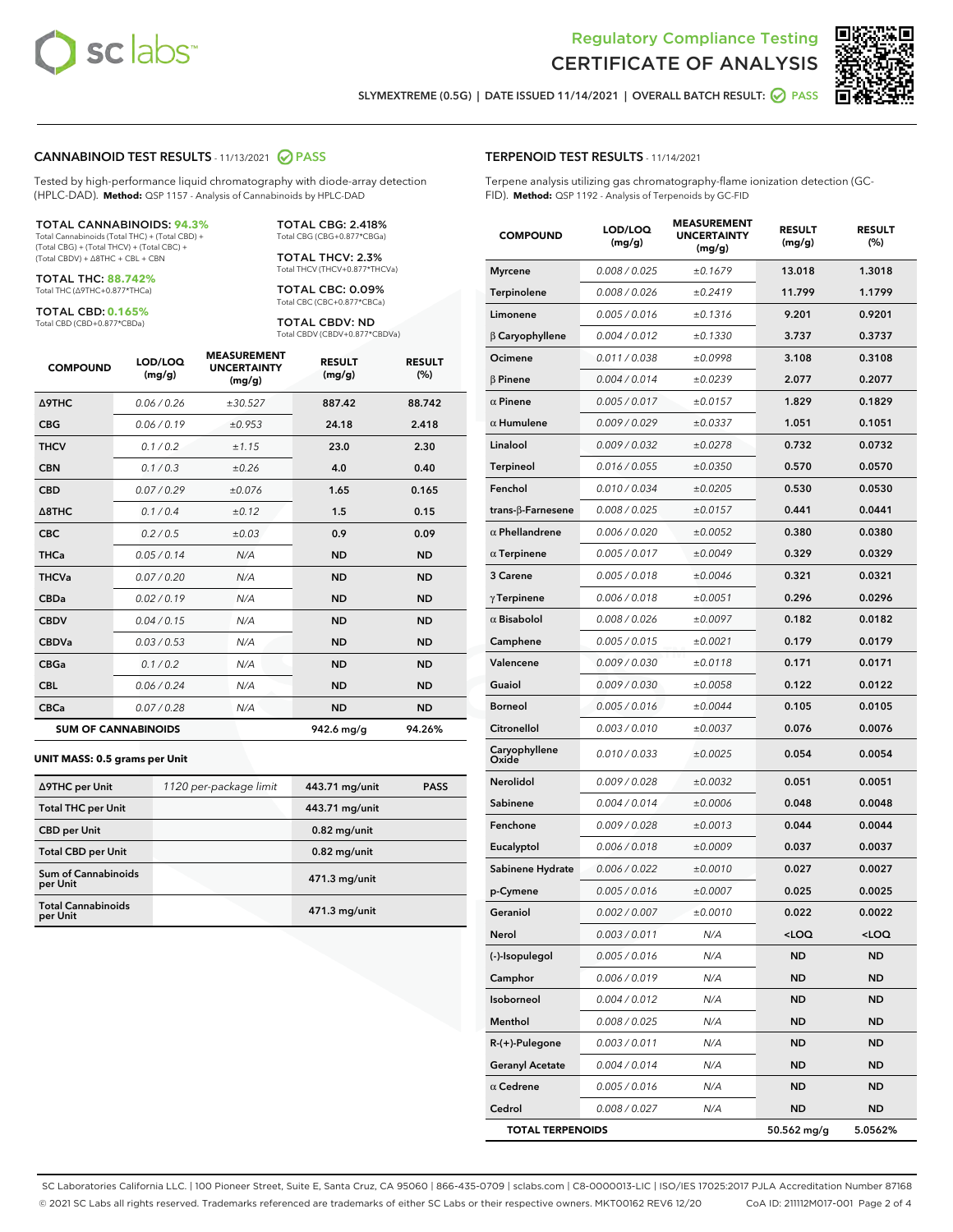



SLYMEXTREME (0.5G) | DATE ISSUED 11/14/2021 | OVERALL BATCH RESULT: 2 PASS

# CATEGORY 1 PESTICIDE TEST RESULTS - 11/14/2021 2 PASS

Pesticide and plant growth regulator analysis utilizing high-performance liquid chromatography-mass spectrometry (HPLC-MS) or gas chromatography-mass spectrometry (GC-MS). \*GC-MS utilized where indicated. **Method:** QSP 1212 - Analysis of Pesticides and Mycotoxins by LC-MS or QSP 1213 - Analysis of Pesticides by GC-MS

| <b>COMPOUND</b>             | LOD/LOQ<br>$(\mu g/g)$ | <b>ACTION</b><br><b>LIMIT</b><br>$(\mu g/g)$ | <b>MEASUREMENT</b><br><b>UNCERTAINTY</b><br>$(\mu g/g)$ | <b>RESULT</b><br>$(\mu g/g)$ | <b>RESULT</b> |
|-----------------------------|------------------------|----------------------------------------------|---------------------------------------------------------|------------------------------|---------------|
| Aldicarb                    | 0.03 / 0.08            | $\geq$ LOD                                   | N/A                                                     | <b>ND</b>                    | <b>PASS</b>   |
| Carbofuran                  | 0.02/0.05              | $\ge$ LOD                                    | N/A                                                     | <b>ND</b>                    | <b>PASS</b>   |
| Chlordane*                  | 0.03 / 0.08            | $\ge$ LOD                                    | N/A                                                     | <b>ND</b>                    | <b>PASS</b>   |
| Chlorfenapyr*               | 0.03/0.10              | $\ge$ LOD                                    | N/A                                                     | <b>ND</b>                    | <b>PASS</b>   |
| Chlorpyrifos                | 0.02 / 0.06            | $\ge$ LOD                                    | N/A                                                     | <b>ND</b>                    | <b>PASS</b>   |
| Coumaphos                   | 0.02 / 0.07            | $\ge$ LOD                                    | N/A                                                     | <b>ND</b>                    | <b>PASS</b>   |
| Daminozide                  | 0.02 / 0.07            | $\ge$ LOD                                    | N/A                                                     | <b>ND</b>                    | <b>PASS</b>   |
| <b>DDVP</b><br>(Dichlorvos) | 0.03/0.09              | $\ge$ LOD                                    | N/A                                                     | <b>ND</b>                    | <b>PASS</b>   |
| Dimethoate                  | 0.03 / 0.08            | $\ge$ LOD                                    | N/A                                                     | <b>ND</b>                    | <b>PASS</b>   |
| Ethoprop(hos)               | 0.03/0.10              | $\ge$ LOD                                    | N/A                                                     | <b>ND</b>                    | <b>PASS</b>   |
| Etofenprox                  | 0.02/0.06              | $\ge$ LOD                                    | N/A                                                     | <b>ND</b>                    | <b>PASS</b>   |
| Fenoxycarb                  | 0.03/0.08              | $\ge$ LOD                                    | N/A                                                     | <b>ND</b>                    | <b>PASS</b>   |
| Fipronil                    | 0.03/0.08              | $\ge$ LOD                                    | N/A                                                     | <b>ND</b>                    | <b>PASS</b>   |
| Imazalil                    | 0.02 / 0.06            | $\ge$ LOD                                    | N/A                                                     | <b>ND</b>                    | <b>PASS</b>   |
| <b>Methiocarb</b>           | 0.02 / 0.07            | $\ge$ LOD                                    | N/A                                                     | <b>ND</b>                    | <b>PASS</b>   |
| Methyl<br>parathion         | 0.03/0.10              | $\ge$ LOD                                    | N/A                                                     | <b>ND</b>                    | <b>PASS</b>   |
| <b>Mevinphos</b>            | 0.03/0.09              | $\ge$ LOD                                    | N/A                                                     | <b>ND</b>                    | <b>PASS</b>   |
| Paclobutrazol               | 0.02 / 0.05            | $\ge$ LOD                                    | N/A                                                     | <b>ND</b>                    | <b>PASS</b>   |
| Propoxur                    | 0.03/0.09              | $\ge$ LOD                                    | N/A                                                     | <b>ND</b>                    | <b>PASS</b>   |
| Spiroxamine                 | 0.03 / 0.08            | $\ge$ LOD                                    | N/A                                                     | <b>ND</b>                    | <b>PASS</b>   |
| <b>Thiacloprid</b>          | 0.03/0.10              | $\ge$ LOD                                    | N/A                                                     | <b>ND</b>                    | <b>PASS</b>   |
|                             |                        |                                              |                                                         |                              |               |

# CATEGORY 2 PESTICIDE TEST RESULTS - 11/14/2021 @ PASS

| <b>COMPOUND</b>          | LOD/LOO<br>$(\mu g/g)$ | <b>ACTION</b><br>LIMIT<br>$(\mu g/g)$ | <b>MEASUREMENT</b><br><b>UNCERTAINTY</b><br>$(\mu g/g)$ | <b>RESULT</b><br>$(\mu g/g)$ | <b>RESULT</b> |  |
|--------------------------|------------------------|---------------------------------------|---------------------------------------------------------|------------------------------|---------------|--|
| Abamectin                | 0.03/0.10              | 0.1                                   | N/A                                                     | <b>ND</b>                    | <b>PASS</b>   |  |
| Acephate                 | 0.02/0.07              | 0.1                                   | N/A                                                     | <b>ND</b>                    | <b>PASS</b>   |  |
| Acequinocyl              | 0.02/0.07              | 0.1                                   | N/A                                                     | <b>ND</b>                    | <b>PASS</b>   |  |
| Acetamiprid              | 0.02/0.05              | 0.1                                   | N/A                                                     | <b>ND</b>                    | <b>PASS</b>   |  |
| Azoxystrobin             | 0.02/0.07              | 0.1                                   | N/A                                                     | <b>ND</b>                    | <b>PASS</b>   |  |
| <b>Bifenazate</b>        | 0.01/0.04              | 0.1                                   | N/A                                                     | <b>ND</b>                    | <b>PASS</b>   |  |
| <b>Bifenthrin</b>        | 0.02/0.05              | 3                                     | N/A                                                     | <b>ND</b>                    | <b>PASS</b>   |  |
| <b>Boscalid</b>          | 0.03/0.09              | 0.1                                   | N/A                                                     | <b>ND</b>                    | <b>PASS</b>   |  |
| Captan                   | 0.19/0.57              | 0.7                                   | N/A                                                     | <b>ND</b>                    | <b>PASS</b>   |  |
| Carbaryl                 | 0.02/0.06              | 0.5                                   | N/A                                                     | <b>ND</b>                    | <b>PASS</b>   |  |
| Chlorantranilip-<br>role | 0.04/0.12              | 10                                    | N/A                                                     | <b>ND</b>                    | <b>PASS</b>   |  |
| Clofentezine             | 0.03/0.09              | 0.1                                   | N/A                                                     | <b>ND</b>                    | <b>PASS</b>   |  |

# CATEGORY 2 PESTICIDE TEST RESULTS - 11/14/2021 continued

| <b>COMPOUND</b>               | LOD/LOQ<br>(µg/g) | <b>ACTION</b><br><b>LIMIT</b><br>(µg/g) | <b>MEASUREMENT</b><br><b>UNCERTAINTY</b><br>(µg/g) | <b>RESULT</b><br>(µg/g) | <b>RESULT</b> |
|-------------------------------|-------------------|-----------------------------------------|----------------------------------------------------|-------------------------|---------------|
| Cyfluthrin                    | 0.12 / 0.38       | $\overline{c}$                          | N/A                                                | <b>ND</b>               | <b>PASS</b>   |
| Cypermethrin                  | 0.11/0.32         | 1                                       | N/A                                                | <b>ND</b>               | <b>PASS</b>   |
| <b>Diazinon</b>               | 0.02 / 0.05       | 0.1                                     | N/A                                                | <b>ND</b>               | <b>PASS</b>   |
| Dimethomorph                  | 0.03 / 0.09       | 2                                       | N/A                                                | <b>ND</b>               | <b>PASS</b>   |
| Etoxazole                     | 0.02 / 0.06       | 0.1                                     | N/A                                                | <b>ND</b>               | <b>PASS</b>   |
| Fenhexamid                    | 0.03 / 0.09       | 0.1                                     | N/A                                                | <b>ND</b>               | <b>PASS</b>   |
| Fenpyroximate                 | 0.02 / 0.06       | 0.1                                     | N/A                                                | <b>ND</b>               | <b>PASS</b>   |
| Flonicamid                    | 0.03/0.10         | 0.1                                     | N/A                                                | <b>ND</b>               | <b>PASS</b>   |
| Fludioxonil                   | 0.03 / 0.10       | 0.1                                     | N/A                                                | <b>ND</b>               | <b>PASS</b>   |
| Hexythiazox                   | 0.02 / 0.07       | 0.1                                     | N/A                                                | <b>ND</b>               | <b>PASS</b>   |
| Imidacloprid                  | 0.04 / 0.11       | 5                                       | N/A                                                | <b>ND</b>               | <b>PASS</b>   |
| Kresoxim-methyl               | 0.02 / 0.07       | 0.1                                     | N/A                                                | <b>ND</b>               | <b>PASS</b>   |
| <b>Malathion</b>              | 0.03 / 0.09       | 0.5                                     | N/A                                                | <b>ND</b>               | <b>PASS</b>   |
| Metalaxyl                     | 0.02 / 0.07       | $\overline{c}$                          | N/A                                                | <b>ND</b>               | <b>PASS</b>   |
| Methomyl                      | 0.03 / 0.10       | 1                                       | N/A                                                | <b>ND</b>               | <b>PASS</b>   |
| Myclobutanil                  | 0.03 / 0.09       | 0.1                                     | N/A                                                | <b>ND</b>               | <b>PASS</b>   |
| Naled                         | 0.02 / 0.07       | 0.1                                     | N/A                                                | <b>ND</b>               | <b>PASS</b>   |
| Oxamyl                        | 0.04 / 0.11       | 0.5                                     | N/A                                                | <b>ND</b>               | <b>PASS</b>   |
| Pentachloronitro-<br>benzene* | 0.03 / 0.09       | 0.1                                     | N/A                                                | <b>ND</b>               | <b>PASS</b>   |
| Permethrin                    | 0.04 / 0.12       | 0.5                                     | N/A                                                | <b>ND</b>               | <b>PASS</b>   |
| Phosmet                       | 0.03 / 0.10       | 0.1                                     | N/A                                                | <b>ND</b>               | <b>PASS</b>   |
| Piperonylbu-<br>toxide        | 0.02 / 0.07       | 3                                       | N/A                                                | <b>ND</b>               | <b>PASS</b>   |
| Prallethrin                   | 0.03 / 0.08       | 0.1                                     | N/A                                                | <b>ND</b>               | <b>PASS</b>   |
| Propiconazole                 | 0.02 / 0.07       | 0.1                                     | N/A                                                | <b>ND</b>               | <b>PASS</b>   |
| Pyrethrins                    | 0.04 / 0.12       | 0.5                                     | N/A                                                | ND                      | <b>PASS</b>   |
| Pyridaben                     | 0.02 / 0.07       | 0.1                                     | N/A                                                | <b>ND</b>               | <b>PASS</b>   |
| Spinetoram                    | 0.02 / 0.07       | 0.1                                     | N/A                                                | <b>ND</b>               | <b>PASS</b>   |
| Spinosad                      | 0.02 / 0.07       | 0.1                                     | N/A                                                | <b>ND</b>               | <b>PASS</b>   |
| Spiromesifen                  | 0.02 / 0.05       | 0.1                                     | N/A                                                | <b>ND</b>               | <b>PASS</b>   |
| Spirotetramat                 | 0.02 / 0.06       | 0.1                                     | N/A                                                | <b>ND</b>               | <b>PASS</b>   |
| Tebuconazole                  | 0.02 / 0.07       | 0.1                                     | N/A                                                | <b>ND</b>               | <b>PASS</b>   |
| Thiamethoxam                  | 0.03 / 0.10       | 5                                       | N/A                                                | <b>ND</b>               | <b>PASS</b>   |
| Trifloxystrobin               | 0.03 / 0.08       | 0.1                                     | N/A                                                | <b>ND</b>               | <b>PASS</b>   |

SC Laboratories California LLC. | 100 Pioneer Street, Suite E, Santa Cruz, CA 95060 | 866-435-0709 | sclabs.com | C8-0000013-LIC | ISO/IES 17025:2017 PJLA Accreditation Number 87168 © 2021 SC Labs all rights reserved. Trademarks referenced are trademarks of either SC Labs or their respective owners. MKT00162 REV6 12/20 CoA ID: 211112M017-001 Page 3 of 4